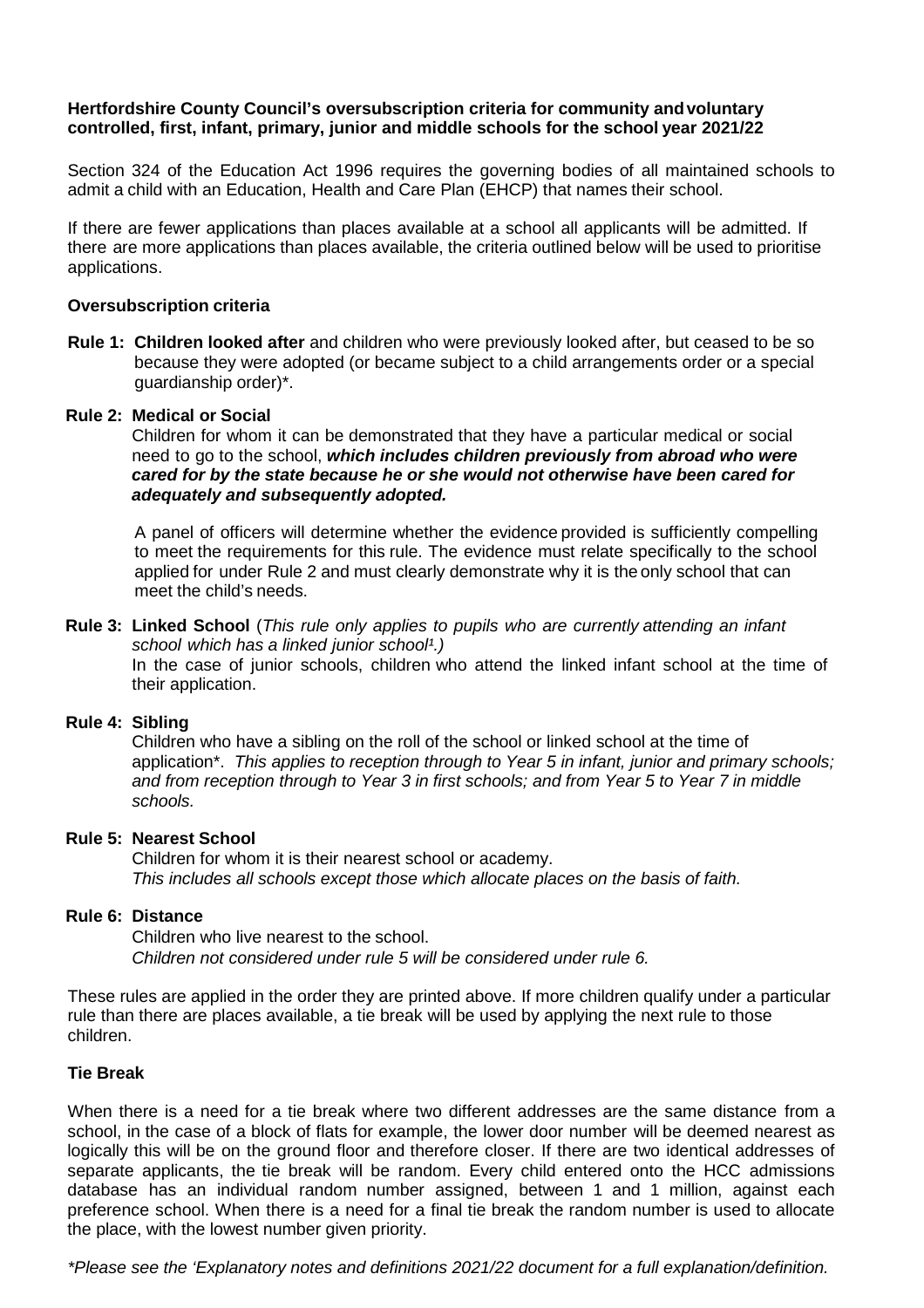### **Continuing Interest**

After places have been offered, Hertfordshire County Council will maintain a continuing interest (waiting) list for all community and voluntary controlled schools. A child's position on a CI list will be determined by the admission criteria outlined above and a child's place on the list can change as other children join or leave it. The county council will contact parents/carers if a vacancy becomes available and it can be offered to a child. Continuing interest lists will be maintained for every year group until the summer term (date to be confirmed). To retain a CI application after this time, parents must make an In Year application.

### **In Year Admissions**

Hertfordshire County Council co-ordinate In Year Admissions for all community and voluntary controlled schools. Information about how to apply and the online application form can be found at [www.hertfordshire.gov.uk/inyear](http://www.hertfordshire.gov.uk/inyear) The oversubscription criteria outlined above is used to prioritise all In Year applications to community and voluntary controlled schools.

#### **Fair Access**

Community and voluntary controlled schools will admit children under the Fair Access Protocol before those on continuing interest, and over the Published Admission Number (PAN) ifrequired.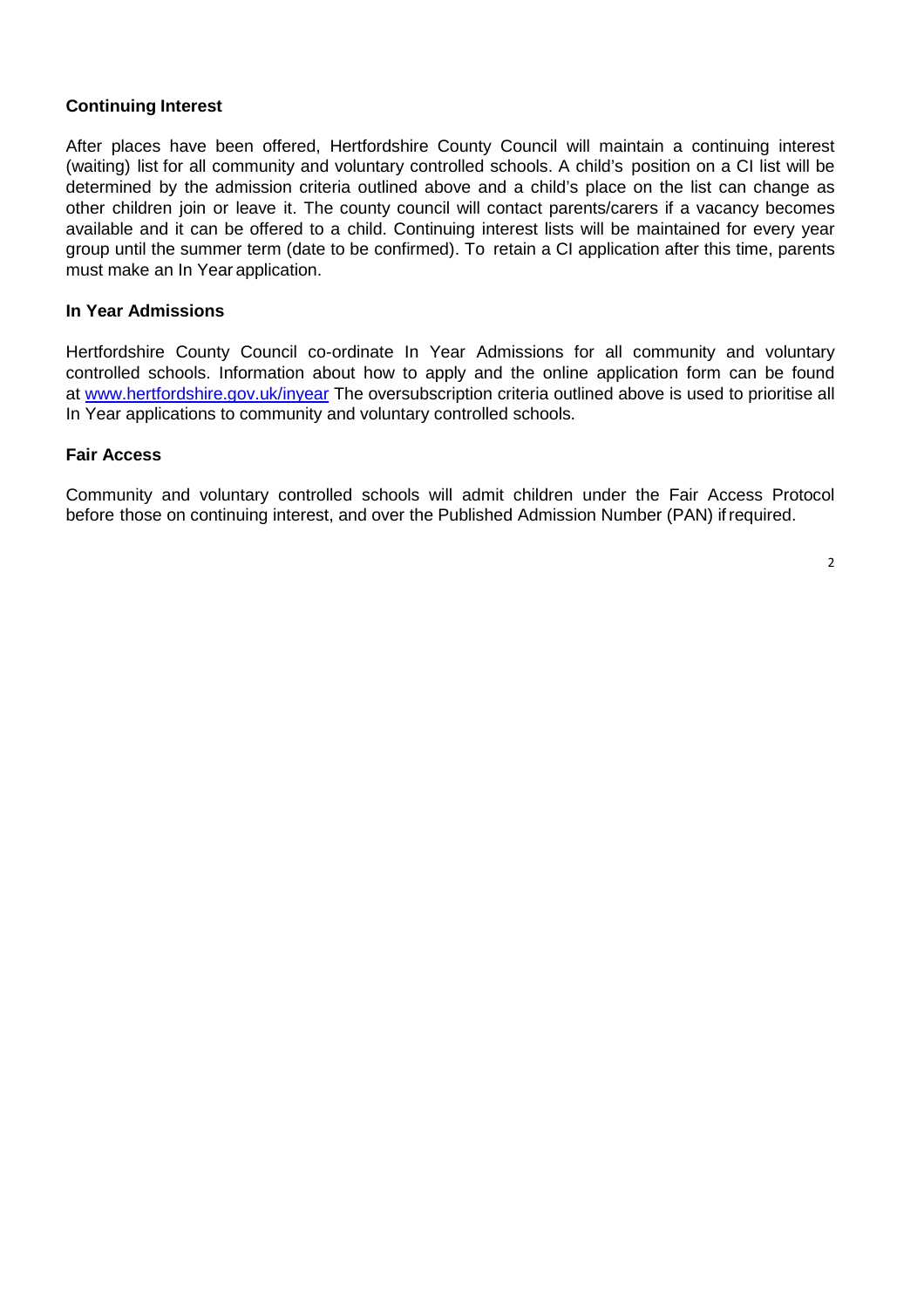# <sup>1</sup> Linked infant and junior schools

The table below shows the community and voluntary controlled infant schools and academies which are "linked" for allocations to junior schools under Rule3.

| Infant school                                  | <b>School</b><br>type | <b>Town</b>     | <b>Linked Junior school</b>         | <b>School</b><br>type |
|------------------------------------------------|-----------------------|-----------------|-------------------------------------|-----------------------|
| St Mary's Church of England (VC) Infant School | VC                    | <b>Baldock</b>  | St Mary's C of E (VC) Junior School | VC                    |
| Bushey and Oxhey Infant School                 | C                     | Bushey          | <b>Bushey Manor Junior School</b>   | C                     |
| Merry Hill Infant School and Nursery           | C                     | <b>Bushey</b>   | Ashfield Junior School              | VC                    |
| Brookland Infant and Nursery School            | C                     | Cheshunt        | <b>Brookland Junior School</b>      | C                     |
| Malvern Way Infant and Nursery School          | C                     | Croxley         | Little GreenJunior School           | C                     |
| Kingsway Infant School                         | C                     | Garston         | Kingsway Junior School              | C                     |
| Crabtree Infants' School                       | Α                     | Harpenden       | Crabtree Junior School              | A                     |
| The Grove Infant and Nursery School            | C                     | Harpenden       | The Grove Junior School             | C                     |
| Chaulden Infants' and Nursery School           | C                     | Hemel Hempstead | Chaulden Junior School              | Α                     |
| Hobletts Manor Infants' and Nursery School     | $\mathsf C$           | Hemel Hempstead | Hobletts Manor Junior School        | C                     |
| Holtsmere End Infant and Nursery School        | C                     | Hemel Hempstead | Holtsmere End Junior School         | C                     |
| Highbury Infant School and Nursery             | C                     | Hitchin         | Whitehill Junior School             | $\mathsf C$           |
| Strathmore Infant and NurserySchool            | C                     | Hitchin         | Wilshere-Dacre Junior Academy       | Α                     |
| Hillshott Infant School and Nursery            | C                     | Letchworth      | Pixmore Junior School               | C                     |
| Icknield Infant and Nursery School             | C                     | Letchworth      | Wilbury Junior School               | Α                     |
| Northfields Infant and NurserySchool           | C                     | Letchworth      | The Grange Academy                  | A                     |
| St John's C of E Infant and Nursery School     | VC                    | Radlett         | Fair Field Junior School            | Α                     |
| Fawbert and Barnard Infants' School            | $\mathsf C$           | Sawbridgeworth  | Reedings Junior School              | C                     |
| Bernards Heath Infant School                   | $\mathsf{C}$          | St Albans       | Bernards Heath Junior School        | C                     |
| Cunningham Hill Infant School                  | C                     | St Albans       | Cunningham Hill Junior School       | $\mathsf{C}$          |
| Fleetville Infant and Nursery School           | Α                     | St Albans       | Fleetville Junior School            | A                     |
| Wheatfields Infants' and NurserySchool         | $\mathsf C$           | St Albans       | Wheatfields Junior School           | C                     |
| Giles Nursery and Infant's School              | C                     | Stevenage       | Giles Junior School                 | C                     |
| Letchmore Infants' and Nursery School          | C                     | Stevenage       | Almond Hill Junior School           | $\mathsf C$           |
| Woolenwick Infant and Nursery School           | $\mathsf C$           | Stevenage       | Woolenwick Junior School            | С                     |
| Goldfield Infants' and Nursery School          | C                     | <b>Tring</b>    | Bishop Wood C of E Junior School    | <b>VA</b>             |
| Kingshill Infant School                        | C                     | Ware            | St Mary's (VC) C of E Junior School | VC                    |
| Cassiobury Infant and NurserySchool            | $\mathsf C$           | Watford         | Cassiobury Junior School            | C                     |
| Chater Infant School                           | $\mathsf C$           | Watford         | Chater Junior School                | $\mathsf C$           |
| Nascot Wood Infant and NurserySchool           | $\mathsf C$           | Watford         | Nascot Wood Junior School           | С                     |
| Parkgate Infants and Nursery School            | $\mathsf C$           | Watford         | Parkgate Junior School              | C                     |
| Watford Field School Infant & Nursery          | $\mathsf C$           | Watford         | Field Junior School                 | $\mathsf C$           |

*C = Community VC = Voluntary Controlled A = Academy VA = Voluntary Aided*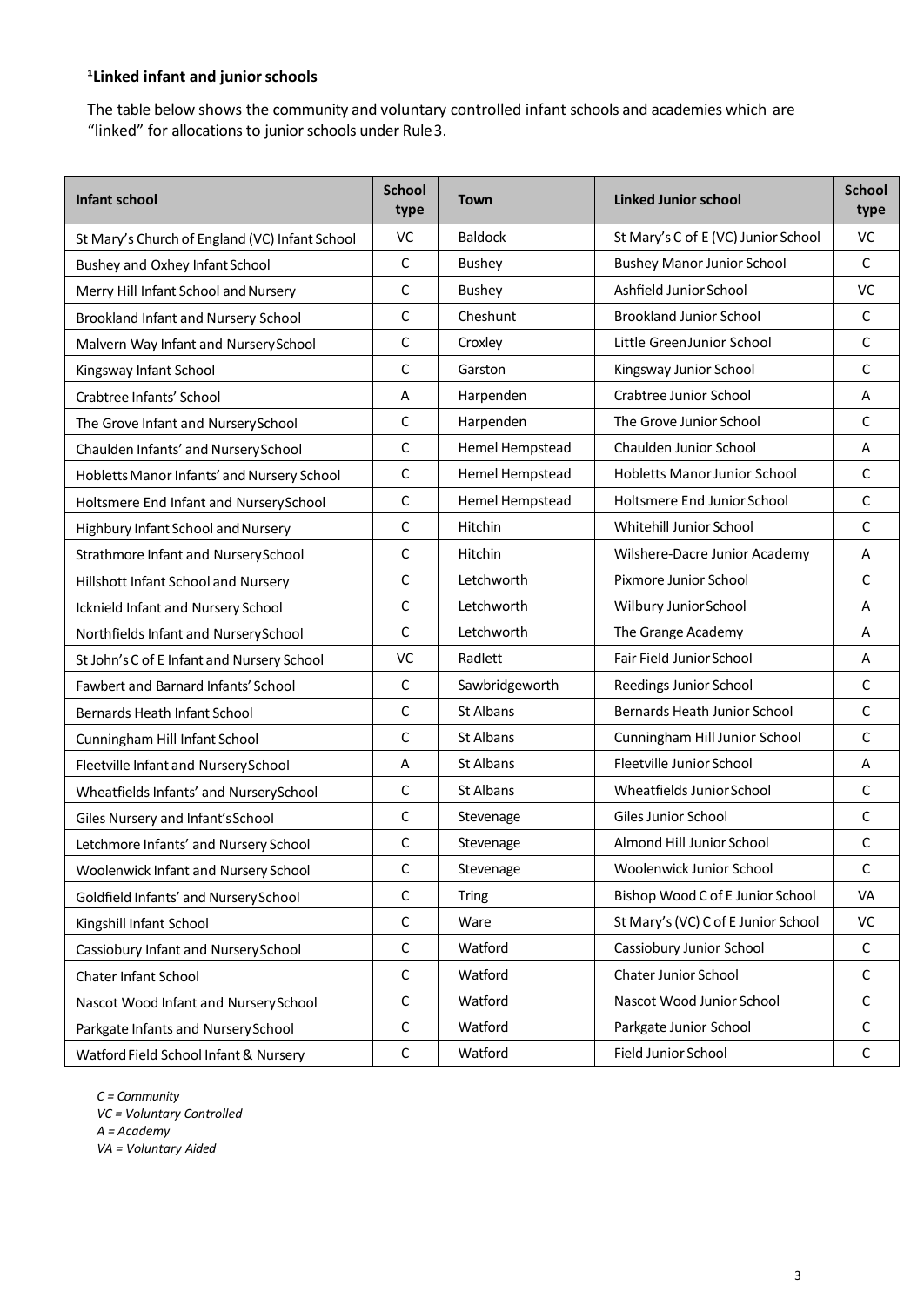### **Explanatory notes and definitions for the admission arrangements for community and voluntary-controlled schools in Hertfordshire for 2021/22**

The following definitions apply to terms used in the admissions criteria:

### **Rule 1: Children looked after and children who were previously looked after, but ceased to be so because they were adopted (or became subject to a child arrangements order<sup>1</sup> or a special guardianship order<sup>2</sup>)**

Places are allocated to children in public care according to Chapter 7, Section 2 of the School Admissions (Admission Arrangements and Co-ordination of Admission Arrangements) (England) Regulations 2012.

These children will be prioritised under rule 1.

Highest priority will also be given to children who were looked after, but ceased to be so because they were adopted, or became subject to a child arrangements order or a special guardianship order.

A "child looked after" is a child whois:

- a) in the care of a local authority, or
- b) being provided with accommodation by a local authority in the exercise of their social services functions (section 22(1) of The Children Act 1989)

All children adopted from care who are of compulsory school age are eligible for admission under rule 1.³

Children in the process of being placed for adoption are classified by law as children looked after providing there is a Placement Order and the application would be prioritised under Rule 1.

Children who were not "looked after" **immediately** before being adopted, or made the subject of a child arrangement order or special guardianship order, **will not** be prioritised under rule 1. Applications made for these children, with suitable supporting professional evidence, can be considered under rule 2.

<sup>1</sup> Child arrangements order

Under the provisions of the Children and Families Act 2014, which amended section 8 of the Children Act 1989, residence orders have now been replaced by child arrangements orders which settle the arrangements to be made as to the person with whom the child is to live.

² Special guardianship order

Under 14A of The Children Act 1989, an order appointing one or more individuals to be a child's special guardianor guardians*.*

<sup>3</sup> This definition has been amended in accordance with paragraph 1.7 (footnote 17) of the School Admissions Code that came into force on 19 December 2014.

#### **Rule 2: Children for whom it can be demonstrated that they have a particular medical or social need to go to the school**

Rule 2 applications will only be considered at the time of the initial application, unless there has been a significant and exceptional change of circumstances within the family since the initial application was submitted.

All schools in Hertfordshire have experience in dealing with children with diverse social and medical needs. However in a few very exceptional cases, there are reasons why a child has to go to one specific school.

Few applications under Rule 2 areagreed.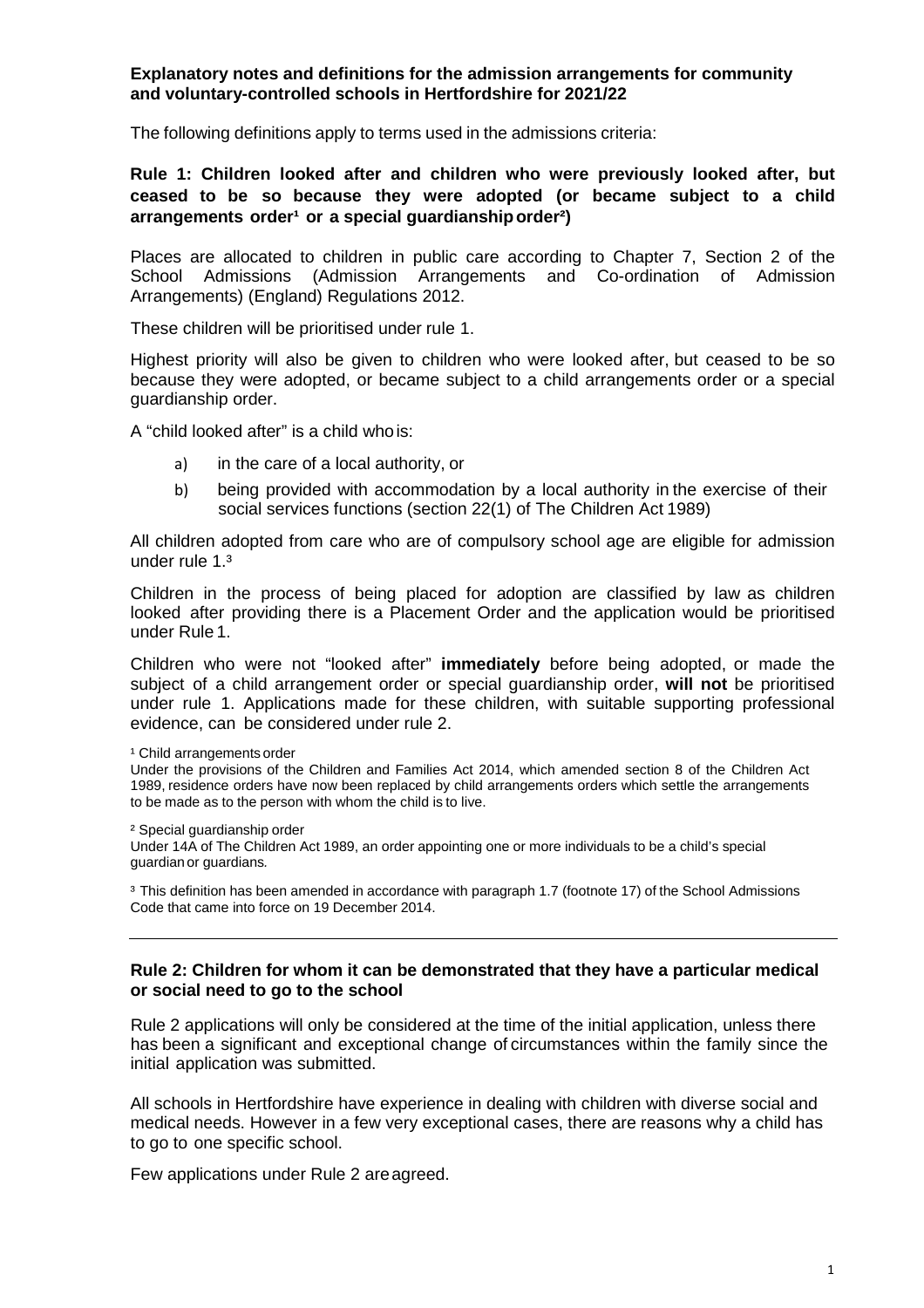*Applications for children adopted but previously looked after abroad will be considered under this rule and accepted if the child's previously looked after status and adoption is confirmed. Hertfordshire's "Virtual School" will be asked to verify all such applications.*

All applications are considered individually but a successful application should include the following:

- *a. Evidence that the child was previously cared for by the state abroad because he or she would not otherwise have been cared for adequately and has been subsequently adopted OR*
- b. Specific recent professional evidence that justifies why only one school can meet a child's individual needs, and/or
- c. Professional evidence that outlines exceptional family circumstances making clear why only one school can meet the child's needs.
- d. If the requested school is not the nearest school to the child's home address clear reasons why the nearest school is not appropriate.
- e. For medical cases a clear explanation of why the child's severity of illness or disability makes attendance at only a specific school essential.

Evidence should make clear why only one school is appropriate. A Rule 2 application will generally not be upheld in cases where more than one school could meet the child's need.

In exceptional cases relating to a disability, where more than one school in the county can meet the child's specific needs, a clear and compelling case can be made for the "nearest" school with the relevant facilities, environment or location. You must clearly explain why attendance at the "nearest" school with these facilities is essential.

Applications under Rule 2 can only be considered when supported by a recent letter from a professional involved with the child or family, for example a doctor, psychologist or police officer. The supporting evidence needs to demonstrate why only one named school can meet the social/medical needs of the child.

Applications for children previously "looked after" but not meeting the specific criteria outlined in Rule 1, may be made under this rule.

Further details on the Rule 2 process can be found in the Rule 2 [protocol.](https://www.hertfordshire.gov.uk/media-library/documents/schools-and-education/admissions/rule-2-protocol.pdf)

# **Definition of sibling**

For applications to schools using Hertfordshire County Council's admission criteria, a sibling is defined as: the sister, brother, half brother or sister, adopted brother or sister, child of the parent/carer or partner or a child looked after or previously looked after<sup>1</sup> and in every case living permanently<sup>2</sup> in a placement within the home as part of the family household from Monday to Friday at the time of this application.

A sibling must be on the roll of the named school at the time the younger child starts or have been offered and accepted a place.

If a place is obtained for an older child using fraudulent information, there will be no sibling connection available to subsequent children from that family.

<sup>1</sup> Children previously looked after are those children adopted or with a special guardianship order or child arrangements order. This definition was amended following a determination by the OSA in August 2014. <sup>2</sup> A sibling link will not be recognised for children living temporarily in the same house, for example a child who usually lives with one parent but has temporarily moved or a looked after child in a respite placement or very short term or bridging foster placement.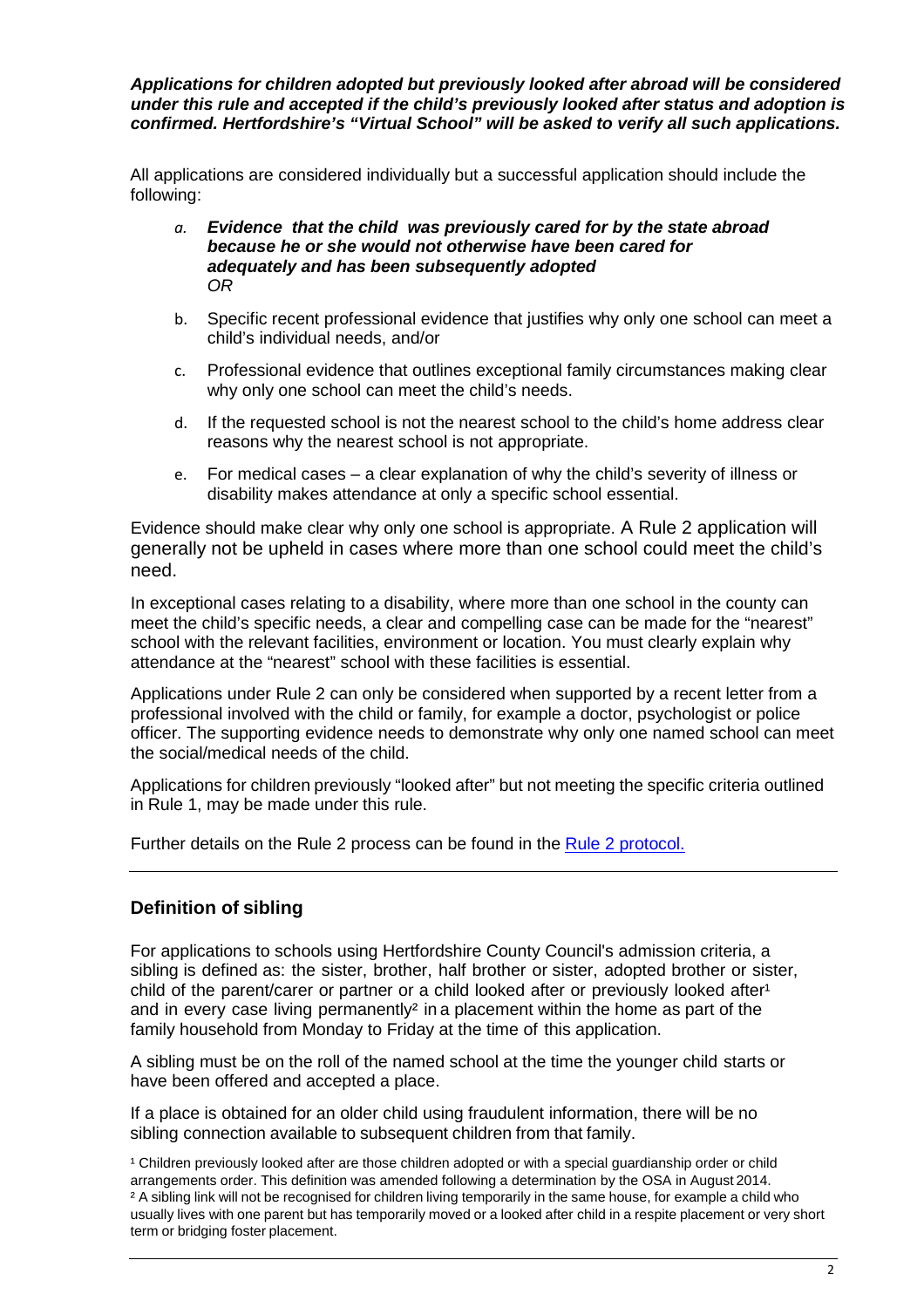# **Multiple births**

Hertfordshire County Council (HCC), as the admission authority will admit over the school's published admission number when a single twin/multiple birth child is allocated the last place at a school. Where we are not the admitting authority we would request the school take in the subsequent child(ren) in line with the school's own admission arrangements.

# **Home address**

The address provided must be the child's current permanent address at the time of application.

"At the time of application" means the closing date for applications.

"Permanent" means that the child has lived at that address for at least a year. Where a family has not lived at an address for a year, they must be able to demonstrate that they own the property or have a tenancy agreement for a minimum of 12 months and the child must be resident in the property at the time of application.

The application can only be processed using one address. If a child lives at more than one address (for example due to a separation) the address used will be the one which the child lives at for the majority of the time. If a child lives at two addresses equally, the address of the parent/carer that claims Child Benefit/Child Tax Credit will be considered as the child's main residence.

If a family is not in receipt of Child Benefit/Tax Credit alternative documentation will be requested.

If a child's residence is in dispute, parents/carers should provide court documentation to evidence the address that should be used for admission allocation purposes.

If two different applications are received for the same child from the same address, e.g. containing different preferences, the application from the parent in receipt of child benefit will be processed if the applications cannot be reconciled.

# **Fraudulent applications**

Hertfordshire County Council will do as much as possible to prevent applications being made from fraudulent addresses, including referring cases to the Shared Anti-Fraud service for further investigation as necessary.

Address evidence is frequently requested, monitored and checked and school places will be withdrawn when false information is deliberately provided. Hertfordshire County Council will take action in the following circumstances:

- When a child's application address does not match the address of that child at their current school;
- When a child lives at a different address to the applicant;
- When the applicant does not have parental responsibility;
- When a family move shortly after the closing date of applications when one or more of the following applies:
	- $\sigma$  The family has moved to a property from which their application was less likely to be successful;
	- ο The family has returned to an existing property;
	- The family lived in rented accommodation for a short period of time (anything  $\frac{0}{100}$  less than a vess) over the anglication period: less than a year) over the application period;
	- ο Official/public records show an alternative address at the time of the application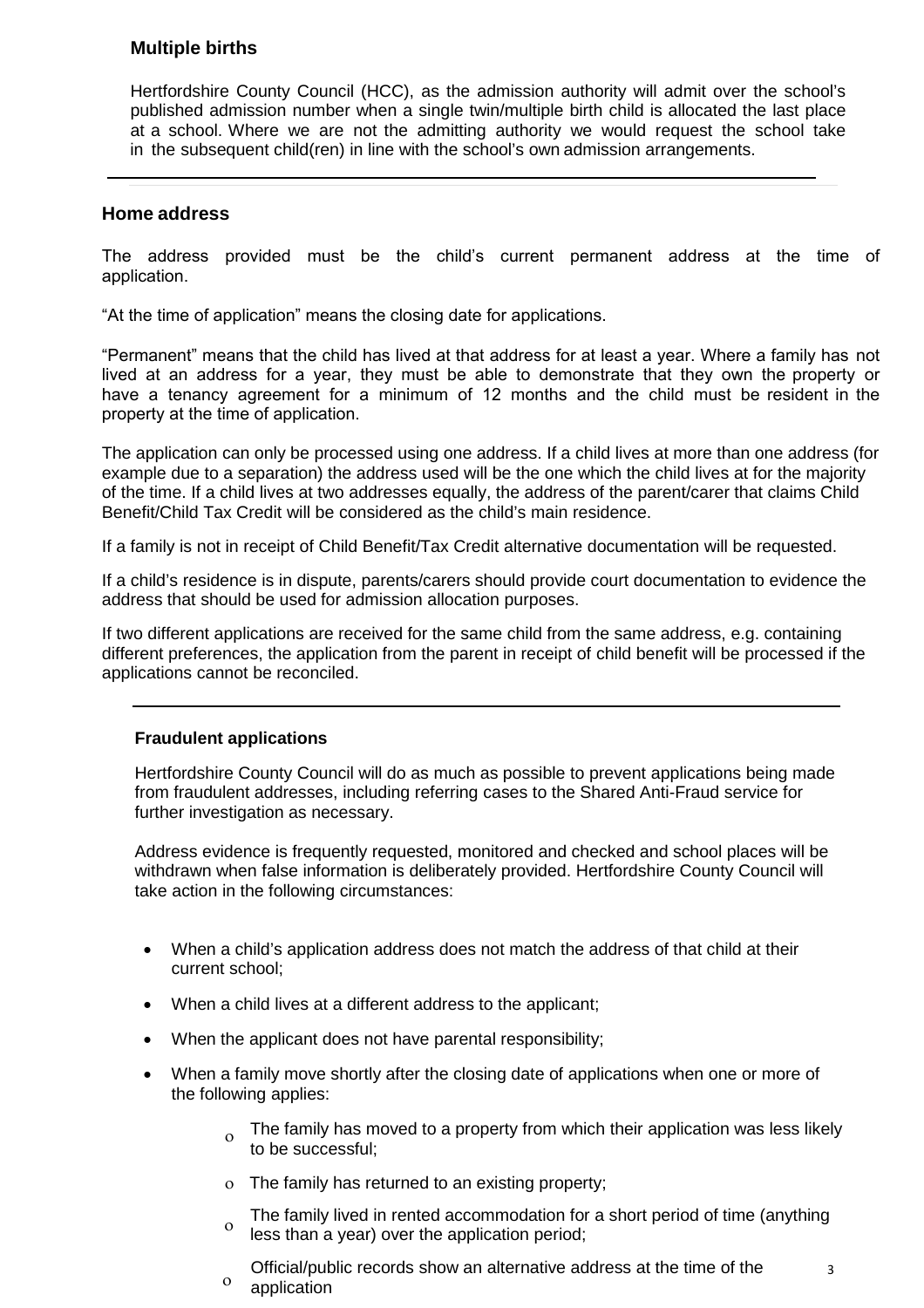• When a child starts at the allocated school and their address is different from the address used at the time of application.

Parents/carers will need to show that they have relinquished residency ties with their previous property and they, and their child(ren) are permanently residing at the address given on the application form.

### **Home to school distance measurement for purposes of admissions**

A 'straight line' distance measurement is used in all home to school distance measurements for community and voluntary controlled schools in Hertfordshire. Distances are measured using a computerised mapping system to two decimal places. The measurement is taken from the AddressBase Premium address point of your child's house to the address point of the school. AddressBase Premium data is a nationally recognised method of identifying the location of schools and individual residences.

# **Definition of "nearest school" for secondary/upper admissions**

For coeducational community schools, the "nearest school" definition for rule 4 is "the nearest Hertfordshire maintained school or academy that is non-faith, co-educational, and non-partially selective.

*Note – non-partially selective means that the school does not offer any places based on academic ability.*

Coeducational schools/academies which select partially on ability are:

- Dame Alice Owen's School
- Parmiter's School
- Queens' School
- Rickmansworth School
- **St Clement Danes School**

For all coeducational community schools this definition applies to rule 4.

#### **Definition of "nearest school" for primary/junior/middle admissions**

The definition of "nearest school" includes all schools and academies (regardless of status) unless that school or academy prioritises applications and allocates places on the basis of faith.

#### **Applications from children\* from overseas**

All children of compulsory school age (5 to 16 years) in England have a right of access to education. However, where a child is in England for a short period only, for example less than half a term, it may be reasonable to refuse admission to a school.

An application for a school place will only be accepted for such children currently overseas if, for In Year applications, proof is provided that the child will be resident in Hertfordshire within two weeks. In Year allocations are made on the assumption that the child will accept the school place and be on roll within that timescale.

For the Primary and Secondary transfer processes, applications will not normally be accepted from, nor places allocated to, an overseas address. The exception to this (for both In Year and transfer processes) is for children of UK service personnel and crown servants (and from military families who are residents of countries with a Memorandum of Understanding with the UK). In these cases HCC will allocate a place in advance of the family arriving in the area provided the application is accompanied by an official letter that declares a relocation date and a HCC Unit postal address or quartering area address, for consideration of the application against oversubscription criteria.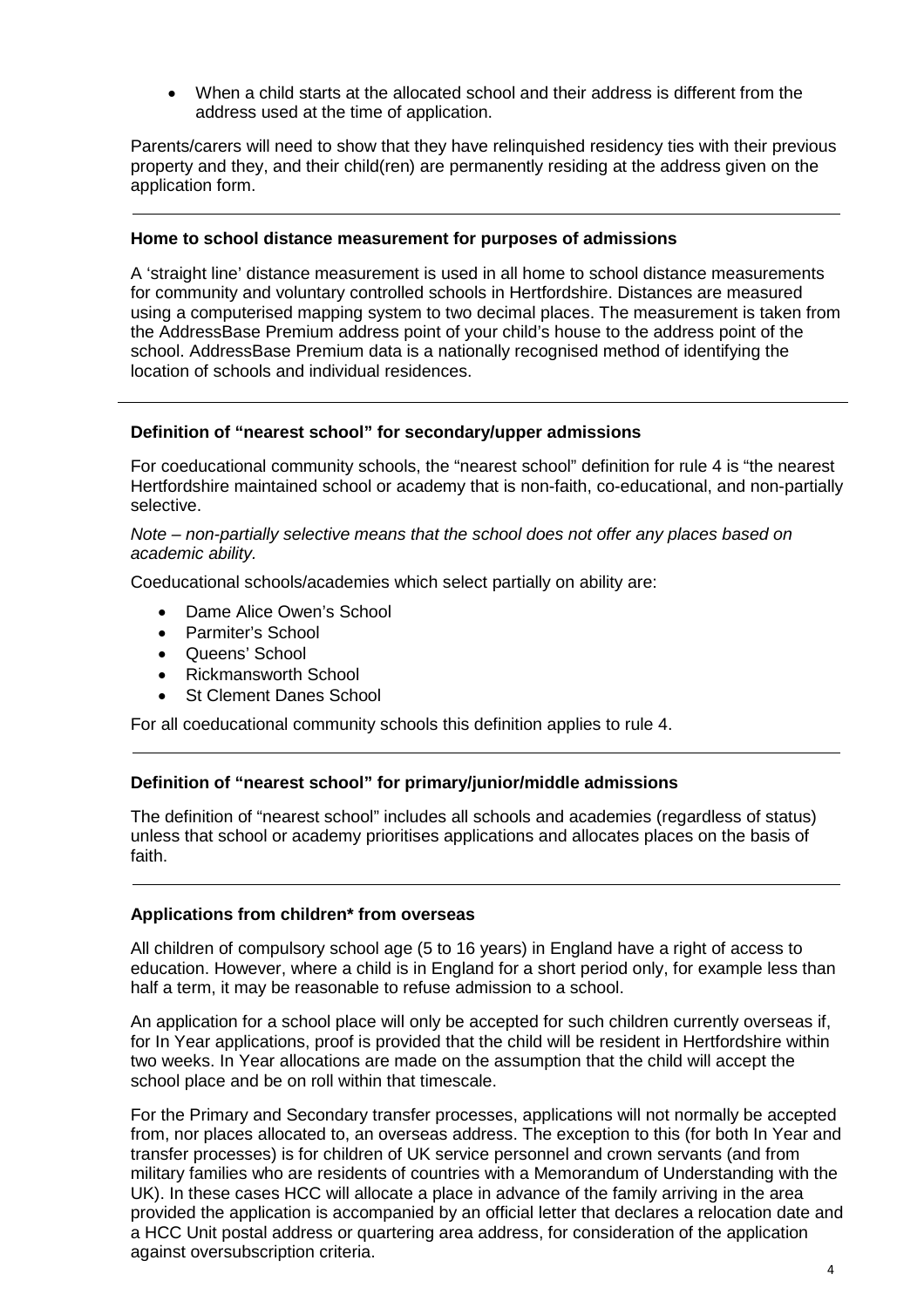Applications will also be considered, and places offered in advance for these families, if the application is accompanied by an official letter that declares a relocation date but does not provide a quartering or unit address because the family will be residing in private accommodation. In these cases, if the family does not already have a permanent private address in Hertfordshire, the military base or alternative "work" address in Hertfordshire will be used for allocation purposes. If the family already has an established alternative private address, that address will be used for admission purposes.

HCC will also consider accepting applications from children\* whose family can evidence intent to return to and/or permanently reside in Hertfordshire prior to the start of the new academic year. These applications, if accepted, will be processed from the overseas address until sufficient evidence is received to show the child is permanently resident in Hertfordshire. Evidence must be submitted at the time of application.

Evidence submitted after the date for late applications (4 December 2020 for secondary transfer and 3 February 2021 for the Under 11s process) cannot be taken into account before National Allocation Day. Decisions on these applications will be made by a panel of senior officers and communicated with parents within 6 weeks of the closing date for applications.

If an applicant owns a property in Hertfordshire but is not living in it, perhaps because they are working abroad at the time of application, the Hertfordshire address will **not** be accepted for the purposes of admission until the child is resident at that address.

Other children, than those mentioned above, from overseas do not generally have automatic right of entry to the UK. An application for a school place will not therefore be accepted until they are permanently resident in Hertfordshire. Proof of residency such as an endorsed passport or entry visa will be required with the application, in addition to proof of Hertfordshire address, for example a council tax bill or 12 month rental agreement.

*\*Children who hold full British Citizen passports (not British Dependent Territories or British Overseas passports),*  or have a UK passport describing them as a British citizen or British subject with the right of abode and normally have unrestricted entry to the UK. Freedom of movement into the UK for European Economic Area and Swiss citizens ended at the end of 2020. EEA (Irish citizens aside) and Swiss national children entering the UK after the end of 2020 are now treated the same as other foreign nationals. This means they will no longer have the right to enter the country to access a state-funded school unless they fall within certain immigration categories. Find out *more about visas and [immigration](https://www.gov.uk/browse/visas-immigration) and the EU [Settlement](https://www.gov.uk/settled-status-eu-citizens-families) Scheme for European Economic Area and Swiss citizens.*

# **Age of Admission and Deferral of Places**

Hertfordshire County Council's policy is that children born on and between 1 September 2016 and 31 August 2017\* would normally commence primary school in Reception in the academic year beginning in September 2021. All Hertfordshire infant, first and primary schools provide for the full- time admission of all children offered a place in the Reception year group from the September following their fourth birthday. If a parent wants a full-time place for their child from September (at the school at which a place has been offered) then they are entitled to that fulltime place.

Parents can defer the date their child is admitted to school until later in the same academic year or until the term in which the child reaches compulsory school age. Summer born children are only able to "defer" entry to Reception class until the beginning of the final term of the school year for which the offer was made.

Where parents wish, children can attend part-time until they reach compulsory school age. Any parents wishing to take up a part-time place or deferred entry should contact the individual school(s) to discuss their child's requirements.

# **\*Summer born children (1st April – 31st August) – Entry to Reception**

Legally, a child does not have to start school until the start of the term following their fifth birthday. Children born between 1 April 2017 and 31 August 2017 are categorised as "summer born" and if parents/carers do not believe that their summer born child is ready to join Reception in 2021 they should contact the home LA, and any own admission authority schools, for guidance before making an application.